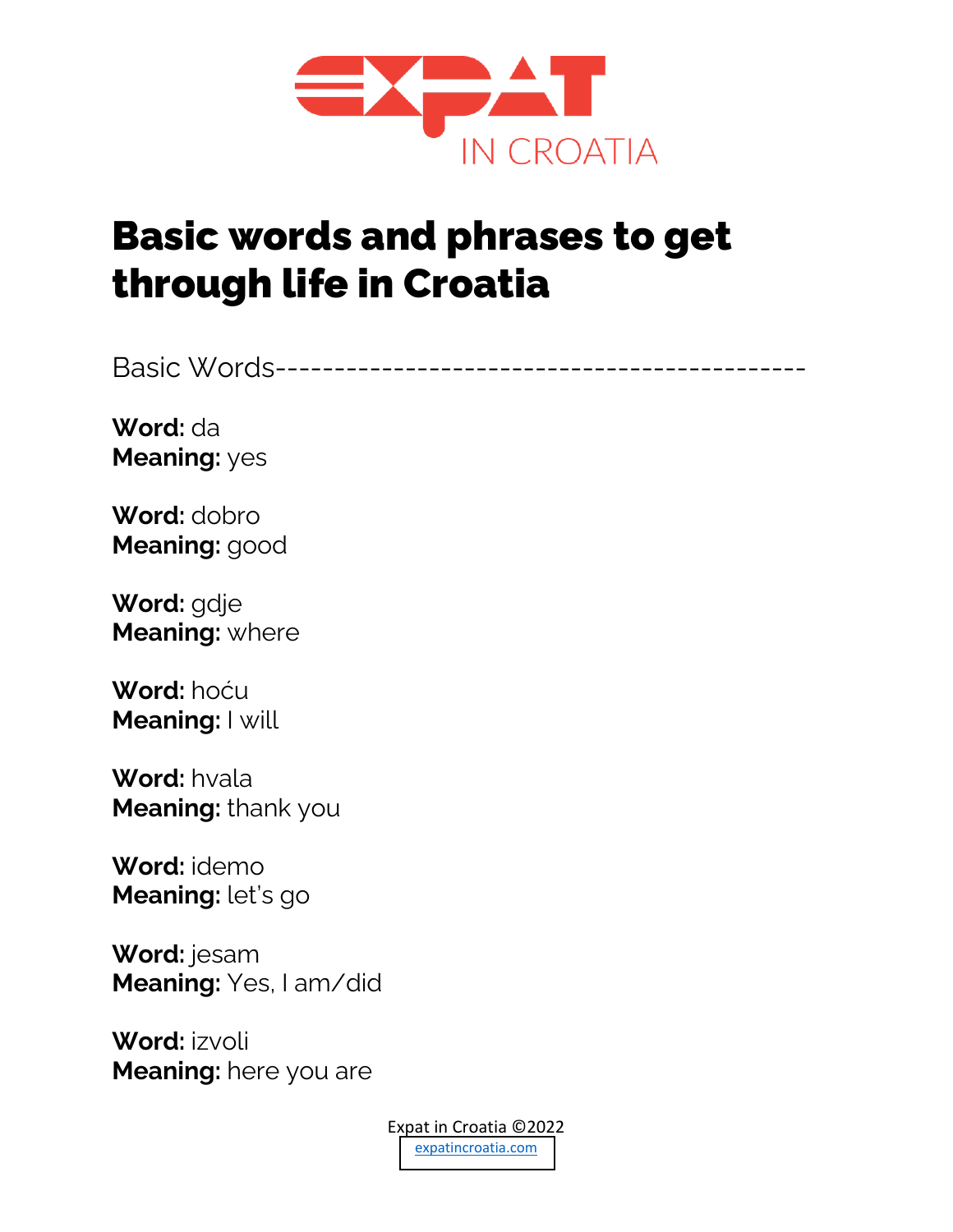

**Meaning:** let's go

**Word:** loše **Meaning:** bad

**Word:** malo **Meaning:** a little

**Word:** molim **Meaning:** please; you're welcome

**Word:** možda **Meaning:** maybe

**Word:** može **Meaning:** okay

[Read: [10 ways to use "mo](https://www.expatincroatia.com/10-ways-to-use-moze/)že"]

**Word:** ne **Meaning:** no

**Word:** ne može **Meaning:** it cannot be done

**Word:** ne razumijem **Meaning:** I do not understand

**Word:** ne znam **Meaning:** I don't know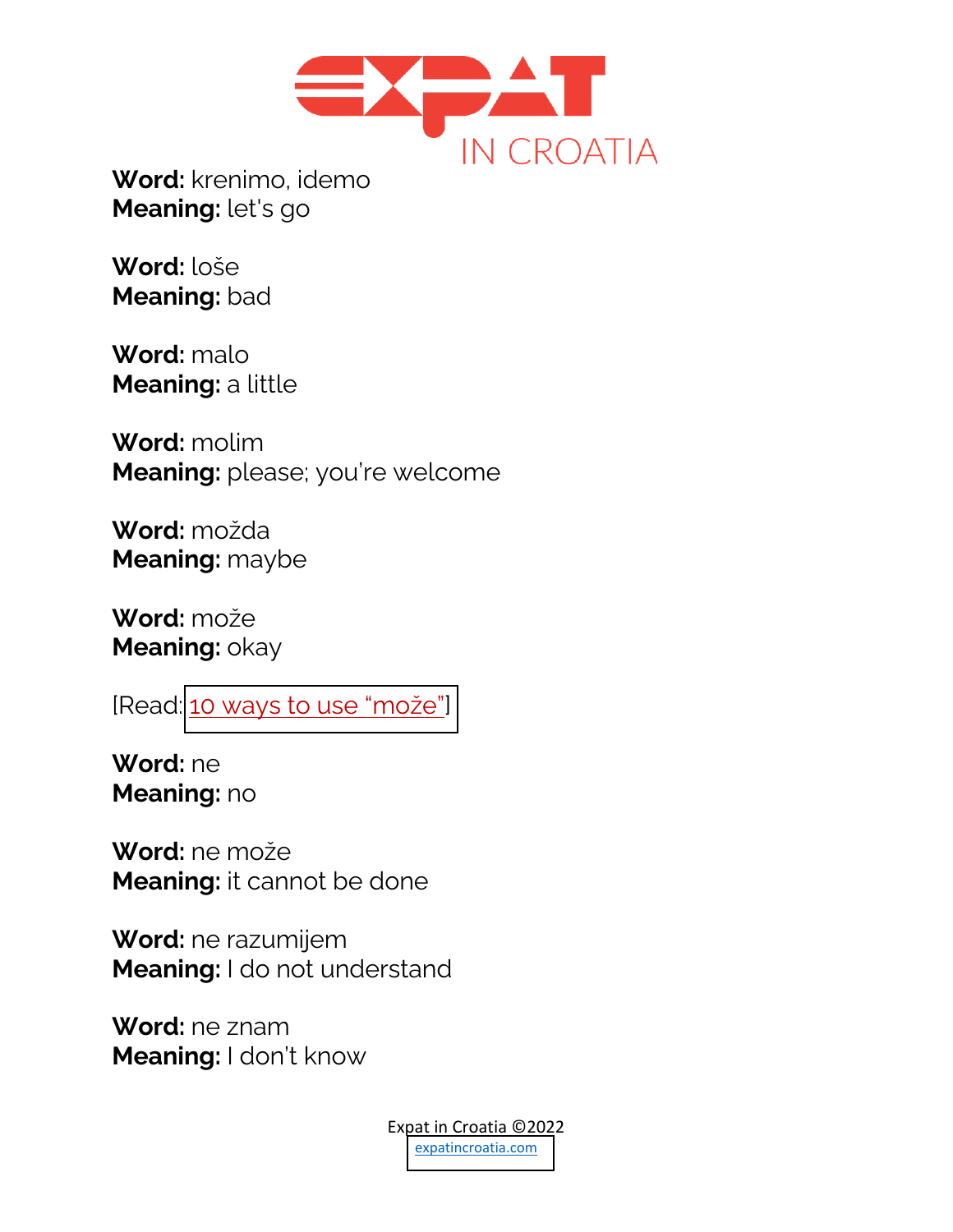

**Word:** neću **Meaning:** I won't

**Word:** nisam **Meaning:** No, I am not/didn't

**Word:** ništa **Meaning:** nothing

**Word:** odlično **Meaning:** excellent

[Read[: Croatian exclamations for when you need to shout\]](https://www.expatincroatia.com/croatian-exclamations/)

**Word:** oprosti **Meaning:** (I'm) sorry, excuse me

**Word:** pardon **Meaning:** pardon

**Word:** puno **Meaning:** a lot

**Word:** razumijem **Meaning:** I understand

**Word:** super **Meaning:** super

**Word:** stani, stop **Meaning:** stop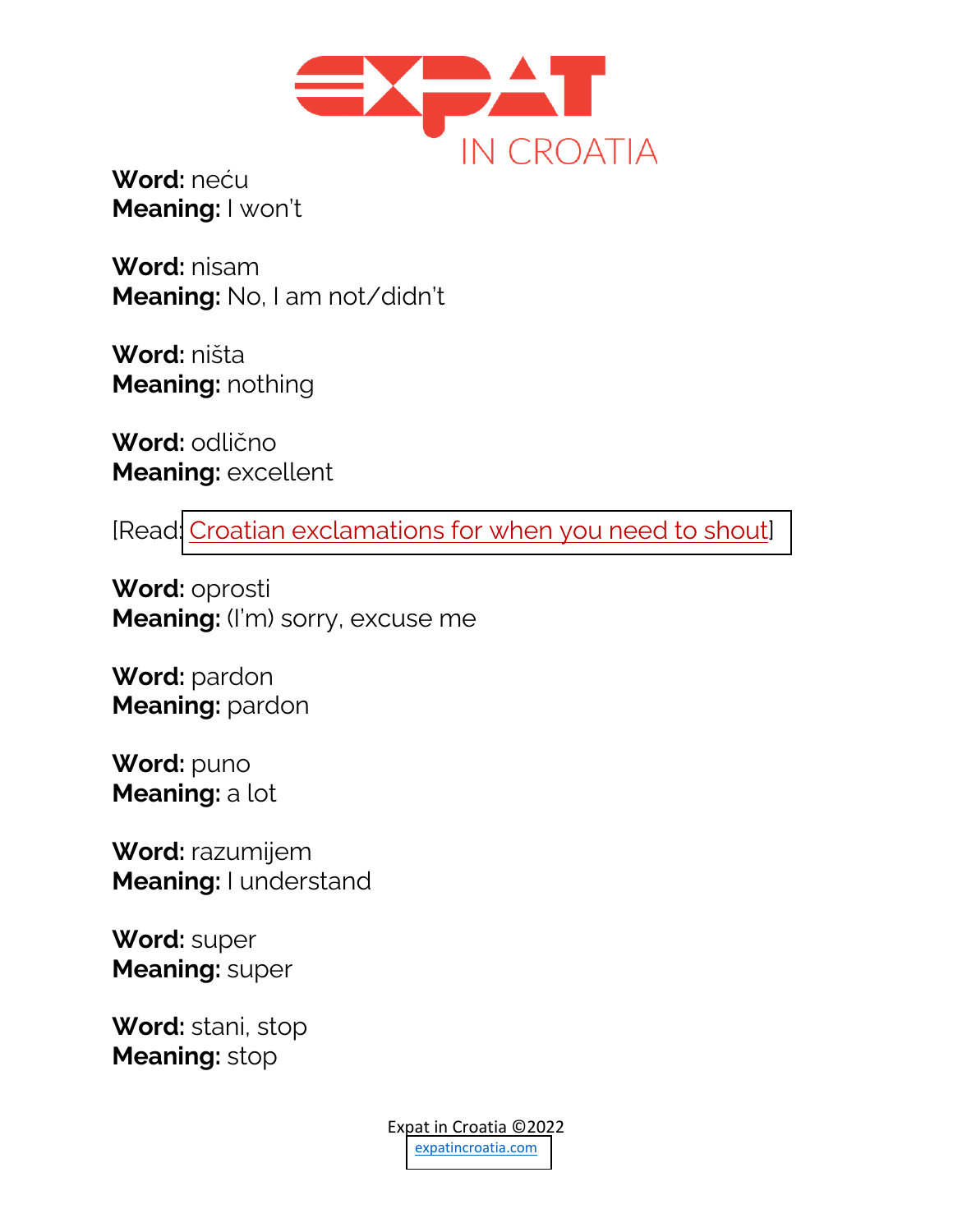

**Word:** što **Meaning:** what

**Word:** trebam **Meaning:** I need

**Word:** u redu **Meaning:** alright

**Word:** (u)pomoć **Meaning:** help

**Word:** zašto **Meaning:** why

**Word:** znam **Meaning:** I know

**Word:** živjeli **Meaning:** cheers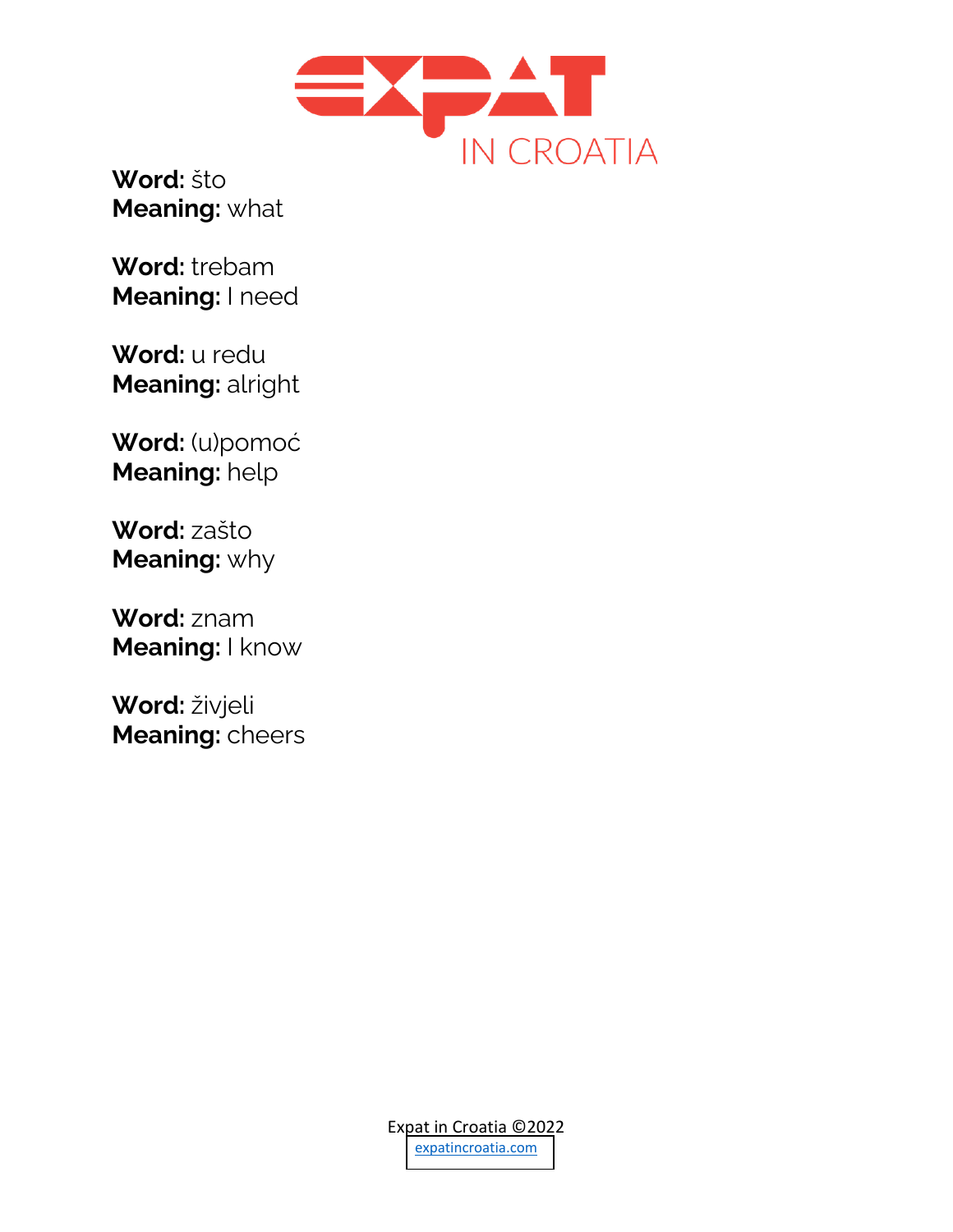

Basic Phrases------

When talking to a stranger or an elderly person in Croatian, a formal form of the pronoun Vi is used. This is considered to be a sign of respect towards the person you don't know or who is significantly older than you. In informal conversation, the pronoun ti is used. The vocabulary of phrases below is structured for the formal.

**Phrase:** Bolesna/bolestan sam. (bolesna is feminine; bolestan is masculine) **Meaning:** I am sick.

**Phrase:** Dobro sam, hvala. **Meaning:** I'm good, thanks.

**Phrase:** Drago mi je. **Meaning:** Nice to meet you. (I am glad.)

**Phrase:** Gdje radite? **Meaning:** Where do you work?

**Phrase:** Gdje živite? **Meaning:** Where do you live?

**Phrase:** Gladna/gladan sam. (gladna is feminine; gladan is masculine) **Meaning:** I am hungry.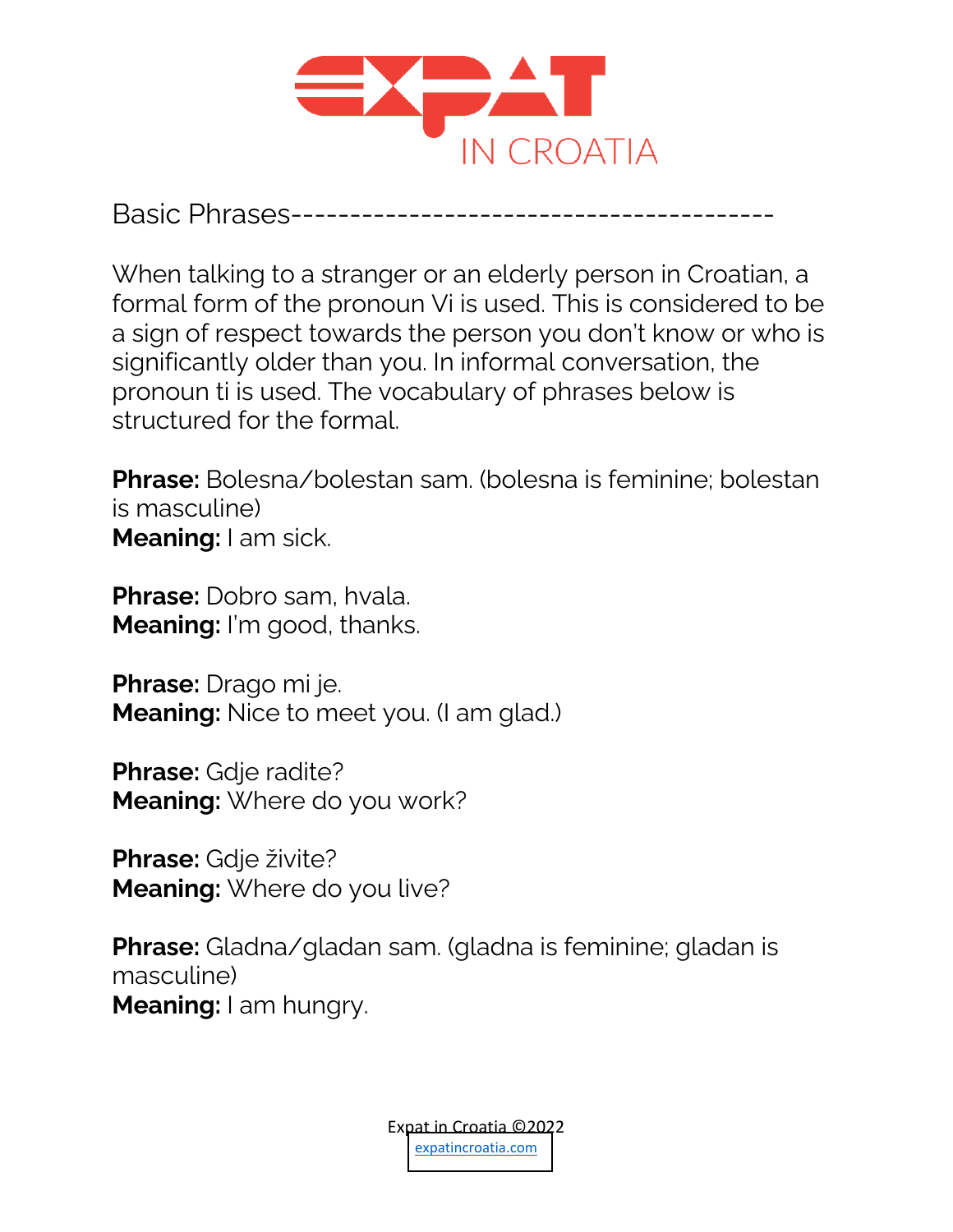

**Phrase:** Govorite li hrvatski/Engleski? **Meaning:** Do you speak Croatian/English?

**Phrase:** Idemo jesti. **Meaning:** Let's go eat.

[\[Read: All the Croatian vocabulary you might need at a](https://www.expatincroatia.com/croatian-restaurant-cafe/)  restaurant or cafe in Croatia]

**Phrase:** Idemo na kavu. **Meaning:** Let's go for a coffee.

**Phrase:** Imate li…? **Meaning:** Do you have…?

**Phrase:** Ja sam iz [grad/država]. **Meaning:** I am from [city/state].

**Phrase:** Kako se zovete? **Meaning:** What's your name?

**Phrase:** Kako ste? **Meaning: How are you?** 

**Phrase:** Koliko je sati? **Meaning:** What's the time?

[\[Read: How to tell time \(in Zagreb, Split, Istria, and Dubrovnik\)\]](https://www.expatincroatia.com/how-to-tell-time-zagreb-split-istria-dubrovnik/)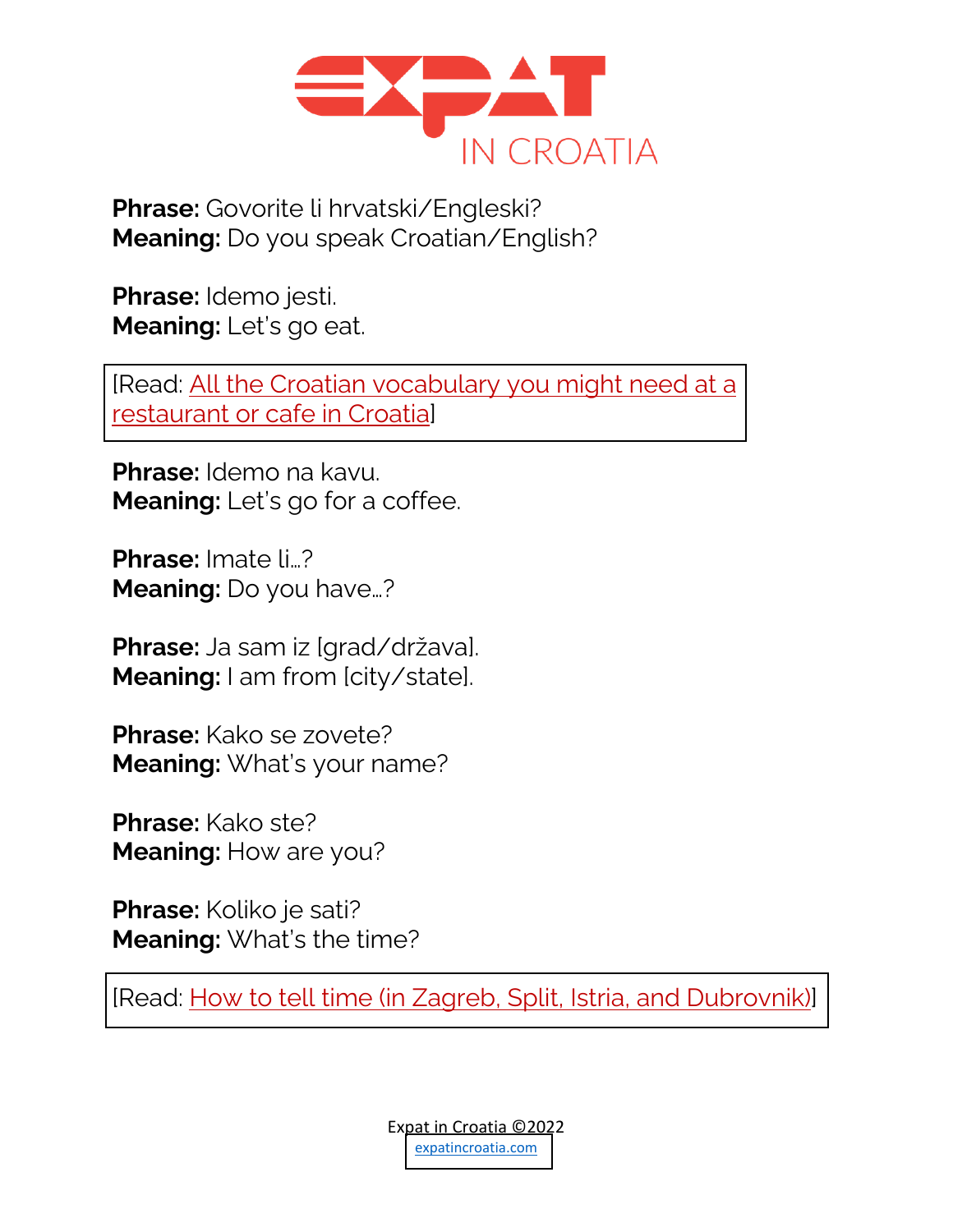

**Phrase:** Koliko to košta? **Meaning:** How much does it cost?

**Phrase:** Moram ići. **Meaning:** I have to go/leave.

**Phrase:** Možemo li pričati na engleskom? **Meaning:** Can we speak English?

**Phrase:** Nemam vremena. **Meaning:** I don't have time.

**Phrase:** Nisam dobro. **Meaning:** I'm not okay.

**Phrase:** Nisam sigurna/siguran. (sigurna is feminine; siguran is masculine) **Meaning:** I'm not sure.

**Phrase: Odakle ste? Otkud ste? Meaning:** Where are you from?

**Phrase:** Ovo je moj broj telefona. **Meaning:** This is my phone number.

**Phrase:** Pustite me na miru. **Meaning:** Leave me alone.

**Phrase:** Sretan put. **Meaning:** Have a nice trip. (Safe travel.)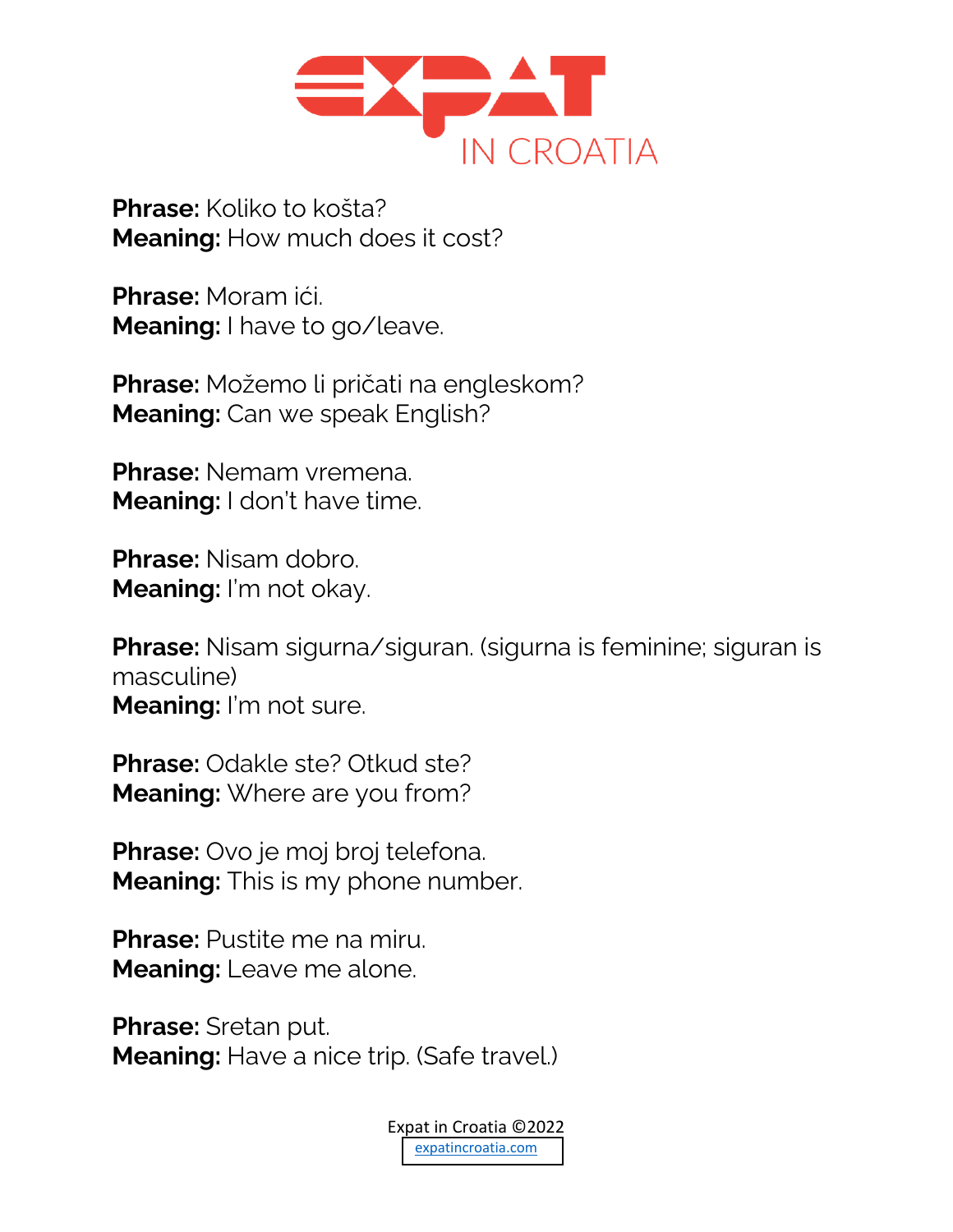

**Phrase:** Sretan rođendan! **Meaning:** Happy birthday!

**Phrase:** Što ima novog? **Meaning:** What's up?

**Phrase:** Što je to? **Meaning:** What's that?

**Phrase:** Što mislite? **Meaning:** What do you think?

**Phrase:** Što ste rekli? **Meaning:** What did you say?

**Phrase:** Trebam na wc. **Meaning:** I need to go to the toilet.

[Read: How to ask where the toilet is in Croatian (and how to find public toilets throughout Croatia)]

**Phrase:** Trebam odmor/pauzu. **Meaning:** I need a break.

**Phrase:** Trebate li nešto? **Meaning:** Do you need something?

**Phrase:** Ugodan dan. **Meaning:** Have a nice day.